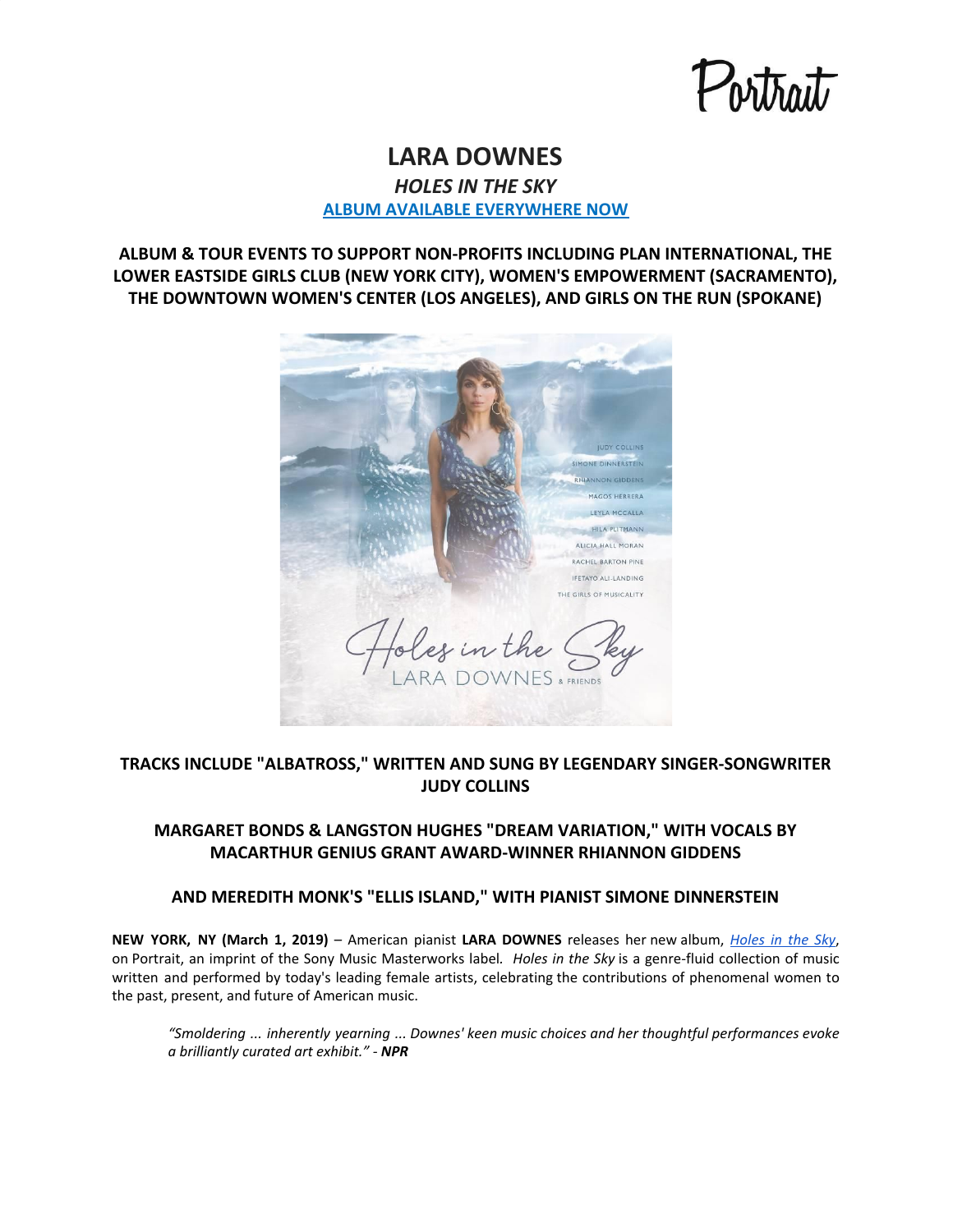The music of *Holes in the Sky* tells the story of what women and girls can contribute to the world when they are given a chance - their dreams can make holes in the sky. Lara collaborates with an extraordinary multi-generational group of female guest artists on this album, including the iconic singer / songwriter **Judy Collins**, boundary-breaking violinist **Rachel Barton Pine**, pianist **Simone Dinnerstein**, fast-rising cellist **Ifetayo Ali-Landing**, and the urban youth vocal ensemble **Musicality.**

The album is presented in direct support of **PLAN International** *Because I Am A Girl*, bolstering the rights and empowerment of girls and young women around the globe; **Women's Empowerment** in Sacramento, ending homelessness one woman - and one family - at a time; the **Downtown Women's Center** in Los Angeles, a permanent and supportive housing and healthcare provider for women; **Girls on the Run** in Spokane, teaching life skills through fun, engaging lessons that celebrate the joy of movement; and the **Lower East Side Girls Club**, breaking the cycle of poverty by training the next generation of ethical, entrepreneurial, and environmental leaders.

Lara pre-launched the album in concert on **Saturday, February 23**, presented by **Washington Performing Arts**, and was joined by special guest **Rhiannon Giddens** for the event.

"A charming selection of pieces by some powerful composers - a celebration of otherness, as well as an act of repatriation" - **WASHINGTON POST**

This premiere is followed by a national concert tour. Ms. Downes is also continuing a season-long arts education collaboration with Washington Performing Arts, connecting with school children in the D.C. metro area.

### **LARA DOWNES – HOLES IN THE SKY TRACKLISTING**

- 1. Memory Mist\* *(Florence Price, 1949)*
- 2. Albatross with Judy Collins *(Judy Collins, 1967)*
- 3. A Tide of Living Water *(Clarice Assad, 2010)*
- 4. Dream Variation with Rhiannon Giddens *(Margaret Bonds / Langston Hughes, 1959)*
- 5. Ellis Island with Simone Dinnerstein *(Meredith Monk, 1981)*
- 6. Don't Explain with Leyla McCalla *(Billie Holiday, 1944)*
- 7. Willow Weep for Me *(Ann Ronell, 1932)*
- 8. Venus Projection*\* (Paula Kimper, 1990)*
- 9. Morning on the Limpopo; Matlou Women *(Paola Prestini, 2005)*
- 10. Farther from The Heart\* with Hila Plitmann *(Eve Beglarian / Jane Bowles, 2016)*
- 11. Favorite Color *(Joni Mitchell - arr. Nora Kroll-Rosenbaum, 1965)*
- 12. Notes of Gratitude *\* (Jennifer Higdon, 2017)*
- 13. Arrorro Mi Niña with Magos Herrera *(Traditional - arr. Lara Downes, 2018)*
- 14. Music Pink and Blue\* *(Elena Ruehr, 2018)*
- 15. Idyll\* *(Hazel Scott, 1946)*
- 16. Blue Piece with Rachel Barton Pine *(Libby Larsen, 2010)*
- 17. Bloom" *(Marika Takeuchi, 2018)*
- 18. Just for A Thrill with Alicia Hall Moran *(Lil Hardin Armstrong, 1936)*
- 19. Aghavni (Doves)\* *(Mary Kouyoumdjian, 2009)*
- 20. What Lips My Lips Have Kissed*\* (Georgia Stitt, 2014)*
- 21. Rainbow *(Abbey Lincoln / Melba Liston, 1992)*
- 22. All the Pretty Little Horses with Ifetayo Ali-Landing and The Girls of Musicality *(Traditional - arr. Laura Karpman and Lara Downes, 2018)*

*\*World Premiere Recording*

### **ARTISTS**

Lara Downes & Friends with Special Guests Judy [Collins](https://emea01.safelinks.protection.outlook.com/?url=http%3A%2F%2Fwww.judycollins.com%2F&data=02%7C01%7CLarissa.Slezak%40sonymusic.com%7C3095ffee950a42d9b16f08d69bf99b38%7Cf0aff3b791a54aaeaf71c63e1dda2049%7C0%7C0%7C636867893698774923&sdata=Y4%2B%2FVtVrvUloj%2BuLFPyBQczLz9dAzBuz6ToBl3vMnyo%3D&reserved=0)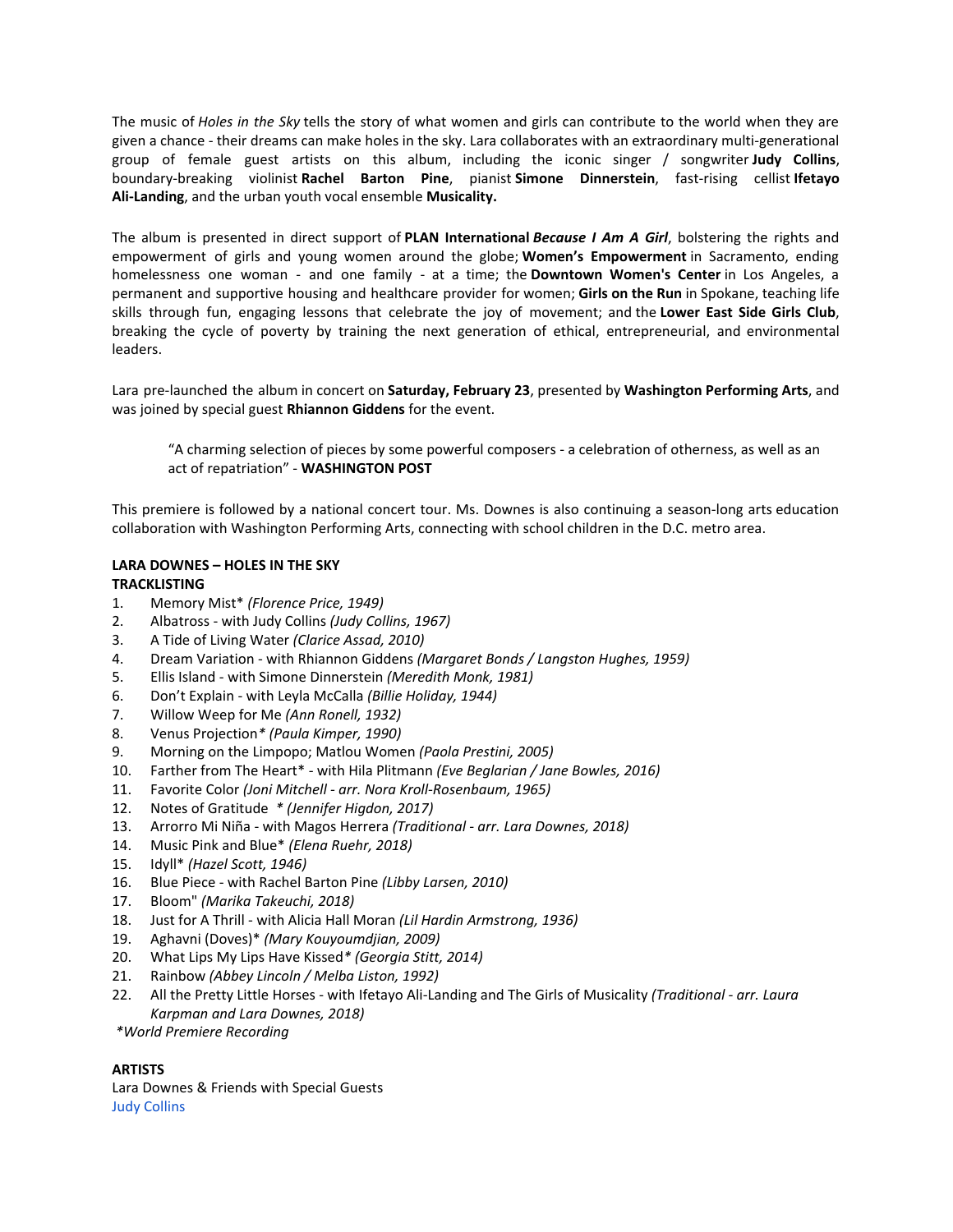Simone [Dinnerstein](https://emea01.safelinks.protection.outlook.com/?url=http%3A%2F%2Fwww.simonedinnerstein.com%2F&data=02%7C01%7CLarissa.Slezak%40sonymusic.com%7C3095ffee950a42d9b16f08d69bf99b38%7Cf0aff3b791a54aaeaf71c63e1dda2049%7C0%7C0%7C636867893698784928&sdata=Ig36K7cnhsSrMFCOcTJsyQtTPAfjOfoG4kpiwrkaO%2Fk%3D&reserved=0) Leyla [McCalla](https://emea01.safelinks.protection.outlook.com/?url=https%3A%2F%2Fleylamccalla.com%2F&data=02%7C01%7CLarissa.Slezak%40sonymusic.com%7C3095ffee950a42d9b16f08d69bf99b38%7Cf0aff3b791a54aaeaf71c63e1dda2049%7C0%7C0%7C636867893698794933&sdata=XlADCvjBcADkNpSrQXoWeu7M%2FPG5lxzMN5%2FYG4C%2Fbhs%3D&reserved=0) Alicia Hall [Moran](https://emea01.safelinks.protection.outlook.com/?url=http%3A%2F%2Fwww.aliciahallmoran.com%2F&data=02%7C01%7CLarissa.Slezak%40sonymusic.com%7C3095ffee950a42d9b16f08d69bf99b38%7Cf0aff3b791a54aaeaf71c63e1dda2049%7C0%7C0%7C636867893698794933&sdata=Lz%2FuJKJdKTEpj0S8zSQ7XP7o1phEIqA4ygRNPTob1sA%3D&reserved=0) Ifetayo [Ali-Landing](https://emea01.safelinks.protection.outlook.com/?url=http%3A%2F%2Fwww.sphinxmusic.org%2Fbio-ifetayo-ali%2F&data=02%7C01%7CLarissa.Slezak%40sonymusic.com%7C3095ffee950a42d9b16f08d69bf99b38%7Cf0aff3b791a54aaeaf71c63e1dda2049%7C0%7C0%7C636867893698804938&sdata=d6uDOia4EFxJAtfypqRv%2F7mhbUHcxLoYqufVSgtBHw8%3D&reserved=0) [Rhiannon](https://emea01.safelinks.protection.outlook.com/?url=http%3A%2F%2Fwww.rhiannongiddens.com%2F&data=02%7C01%7CLarissa.Slezak%40sonymusic.com%7C3095ffee950a42d9b16f08d69bf99b38%7Cf0aff3b791a54aaeaf71c63e1dda2049%7C0%7C0%7C636867893698804938&sdata=IYkFYU3%2B3M%2F8ExFeYaSVjpVoL0hw3l2SVTuWKfcqB1M%3D&reserved=0) Giddens Magos [Herrera](https://emea01.safelinks.protection.outlook.com/?url=http%3A%2F%2Fwww.magosherrera.com%2F&data=02%7C01%7CLarissa.Slezak%40sonymusic.com%7C3095ffee950a42d9b16f08d69bf99b38%7Cf0aff3b791a54aaeaf71c63e1dda2049%7C0%7C0%7C636867893698814952&sdata=LiigABeAow%2BeWE3EEeOOijKMheV0Lhv8TdaWdie8IPA%3D&reserved=0) Rachel [Barton](https://emea01.safelinks.protection.outlook.com/?url=https%3A%2F%2Frachelbartonpine.com%2F&data=02%7C01%7CLarissa.Slezak%40sonymusic.com%7C3095ffee950a42d9b16f08d69bf99b38%7Cf0aff3b791a54aaeaf71c63e1dda2049%7C0%7C0%7C636867893698814952&sdata=cWpqSTpIRUNBJz3Cl81uSTED9rpfGiD6xOyQh0gy1kw%3D&reserved=0) Pine Hila [Plitmann](https://emea01.safelinks.protection.outlook.com/?url=https%3A%2F%2Fhilaplitmann.com%2F&data=02%7C01%7CLarissa.Slezak%40sonymusic.com%7C3095ffee950a42d9b16f08d69bf99b38%7Cf0aff3b791a54aaeaf71c63e1dda2049%7C0%7C0%7C636867893698824957&sdata=g%2BOF0lDQolW1fypY8GXQocUUWUcgo5a%2FGDQbrGNrPMk%3D&reserved=0) The Girls of [Musicality](https://emea01.safelinks.protection.outlook.com/?url=https%3A%2F%2Fwww.musicalityvocal.com%2F&data=02%7C01%7CLarissa.Slezak%40sonymusic.com%7C3095ffee950a42d9b16f08d69bf99b38%7Cf0aff3b791a54aaeaf71c63e1dda2049%7C0%7C0%7C636867893698824957&sdata=dejxvyH6slOfRxIDHCfB4UVPnt03ujl2mdIna%2FvLGDk%3D&reserved=0)

### **LARA DOWNES – TOUR DATES**

Several album events are hosted in support of non-profit organizations that benefit women and girls, including PLAN International, Women's Empowerment, the Lower East Side Girls Club, Girls on the Run, and the Los Angeles Downtown Women's Center.

| <b>DATE</b> | <b>CITY, STATE</b> | <b>VENUE</b>                | <b>INFO</b>                                  |
|-------------|--------------------|-----------------------------|----------------------------------------------|
| March 13    | Sacramento, CA     | <b>Guild Theater</b>        | Launch concert, benefit for Women's          |
|             |                    |                             | Empowerment                                  |
| March 19    | New York, NY       | Lower East Side Girls Club  | Launch concert with special guests Sophia    |
|             |                    |                             | Bacelar, Leah Crocetto, and Marika Takeuchi; |
|             |                    |                             | hosted by Clemency Burton-Hill of WQXR       |
| March 25    | Oakland, CA        | Yoshi's Jazz Club           | With Judy Collins                            |
| April 7     | Atlanta, GA        | <b>Breman Museum</b>        | NPR From the Top guest host appearance, CD   |
|             |                    |                             | signing                                      |
| April 16    | Cleveland, OH      | Ideastream                  | Live in-studio performance                   |
| April 18    | Akron, OH          | <b>Tuesday Musical Club</b> |                                              |
| May 24-25   | Boston, MA         | Boston Pops Orchestra       | With Rhiannon Giddens                        |

## **REFLECTIONS ON** *HOLES IN THE SKY* **FROM LARA DOWNES**

# **EXCERPT FROM ALBUM BOOKLET, COMPLETE TEXT AVAILABLE [HERE](https://emea01.safelinks.protection.outlook.com/?url=https%3A%2F%2Fwww.dropbox.com%2Fsh%2F2zgrd8wbiq33e08%2FAABk4B7jcJP2eQRRPW93P0nDa%3Fdl%3D0&data=02%7C01%7CLarissa.Slezak%40sonymusic.com%7C3095ffee950a42d9b16f08d69bf99b38%7Cf0aff3b791a54aaeaf71c63e1dda2049%7C0%7C0%7C636867893698834961&sdata=zuLHGnlbKRKS8v97iW0%2F6Z48G4mUtxalGGLIJgEuBE0%3D&reserved=0)**

"Sometimes interviewers ask me about being a woman in music - where I find inspiration, and where I face challenges. And my answer, always, is that I'm guided and inspired by the women before me – the ones who were ahead of their time in the courage of their creativity, who paved the way for me to take my own musical journey ...

A few years ago, this quote from Georgia O'Keeffe got stuck in my head and my heart: "I want real things - live people to take hold of - to see - and talk to - music that makes holes in the sky - I want to love as hard as I can."

Music that makes holes in the sky ...

The world of women has always been my home. But the world of my music, of my piano teachers and the Great Pianists and Great Composers, with their stern, bearded portraits, their hundreds of sonatas and etudes that took up the hours of my days – that was a world of men and I felt not quite at home.

I went looking for the women ... I discovered the women who lived in the margins and footnotes of my music history books. They were so few, in comparison ... To rise up from the weight of petticoats and ladylike behavior, tyrannical fathers, overshadowing husbands, unchecked offspring – they were heroic, these women. They were giants ...

When I make music with other women, I feel a kinship, a common history that brought us here. We have freedoms beyond any of our ancestors – even the mothers who raised us. We have very little, in the scope of things, to hold us down. But still, I think, we feel the weight of the past. Still we rise ...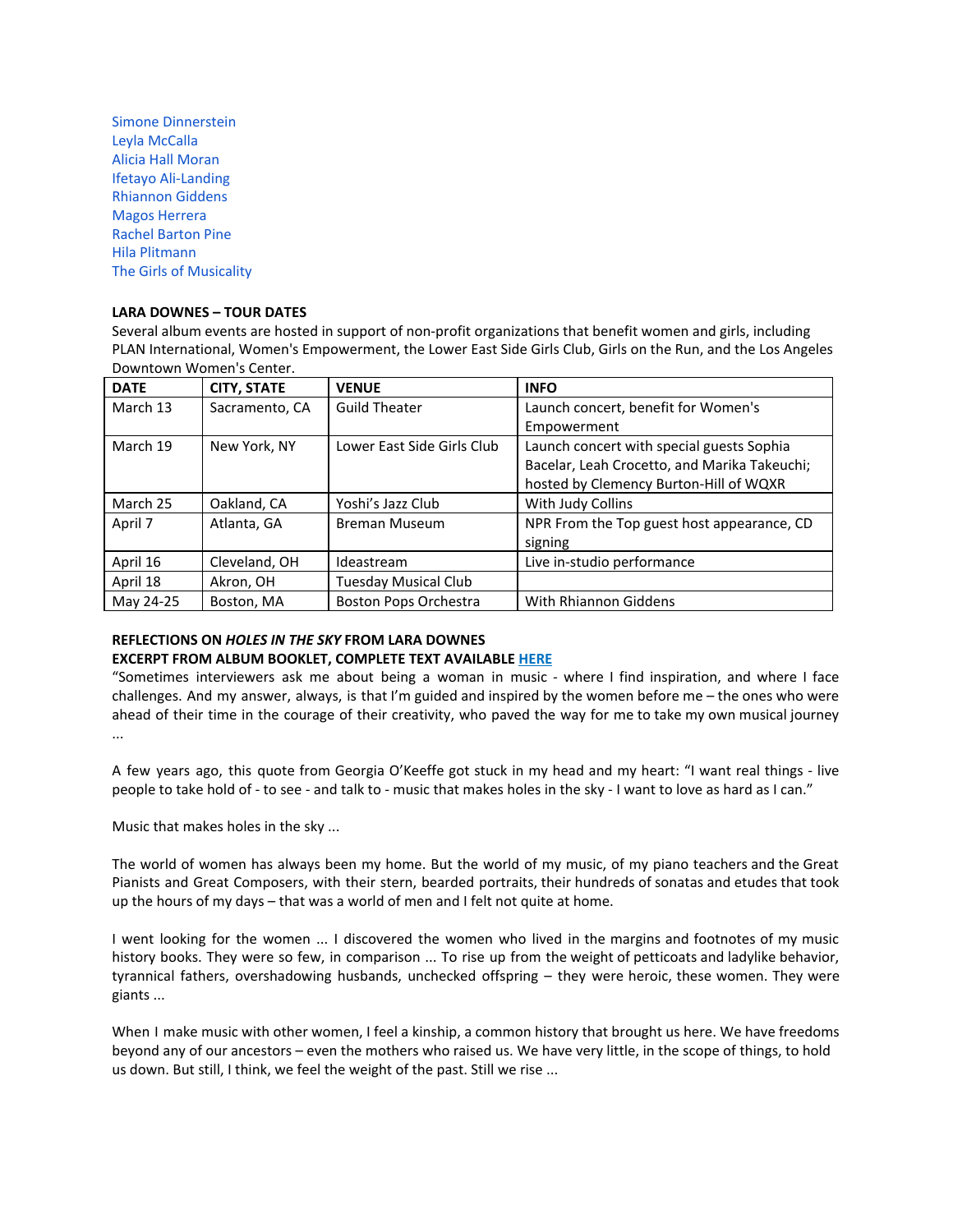It feels like such a privilege to pay tribute to the women who preceded us, the pioneers ahead of their time. The ones who dared to want real things, to reach into the sky. Their courage is the ground we walk on. And it feels like a celebration of our own freedom - hard won, still gaining - to make beauty in the world, to take risks and move out ahead of our own time, with the courage that is our legacy - the courage to reach for real things, to dream as big as we can, and to share this music that makes holes in the sky."

### **ABOUT LARA DOWNES**

Lara Downes is among the foremost American pianists of her generation, an iconoclast dedicated to expanding the resonance and relevance of live music for diverse audiences.A trailblazer on and off-stage, she follows a musical roadmap that seeks inspiration from the legacies of history, family, and collective memory.

Downes' playing has been called "ravishing" by Fanfare Magazine, "luscious, moody and dreamy" by The New York Times, and "addicting" by The Huffington Post. As a chart-topping recording artist, a powerfully charismatic performer, a curator and taste-maker, Downes is recognized as a cultural visionary on the national arts scene.

Lara's forays into the broad landscape of American music have created a series of acclaimed recordings, including America Again, selected by NPR as one of "10 Albums that Saved 2016", and hailed as "a balm for a country riven by disunion" by the Boston Globe. Her recent Sony Classical debut release *For Lenny* debuted in the Billboard Top 20 and was awarded the 2017 Classical Recording Foundation Award.

Downes enjoys creative collaborations with a range of leading artists, including folk icon Judy Collins, cellist Yo-Yo Ma, baritone Thomas Hampson, former U.S. Poet Laureate Rita Dove, and multi-instrumentalist/composer/singer Rhiannon Giddens. Her close partnerships with prominent composers span genres and generations, with premieres and commissions coming from Jennifer Higdon, John Corigliano, Stephen Schwartz, Paola Prestini, Sarah Kirkland Snider, and many others. Downes' fierce commitment to arts advocacy, mentorship and education sees her working in support of non-profit organizations including the Time In Children's Arts Initiative, PLAN International, the Sphinx Organization, Women's Empowerment, the Lower Eastside Girls Club, Washington Performing Arts, and NPR's From The Top, where she will appear as a featured guest host in Spring 2019.

Ms. Downes is represented worldwide by Cadenza Artists and is a member of the Yamaha Artist Roster.

### **CONNECT WITH LARA DOWNES**

[Facebook](https://emea01.safelinks.protection.outlook.com/?url=https%3A%2F%2Fwww.facebook.com%2Flara.downes%2F&data=02%7C01%7CLarissa.Slezak%40sonymusic.com%7C3095ffee950a42d9b16f08d69bf99b38%7Cf0aff3b791a54aaeaf71c63e1dda2049%7C0%7C0%7C636867893698754904&sdata=pqftUw3wQQKeOFlKnQsIXaqgiXF71hE4u0SPkt123CU%3D&reserved=0) [Twitter](https://emea01.safelinks.protection.outlook.com/?url=https%3A%2F%2Ftwitter.com%2Flaradownes&data=02%7C01%7CLarissa.Slezak%40sonymusic.com%7C3095ffee950a42d9b16f08d69bf99b38%7Cf0aff3b791a54aaeaf71c63e1dda2049%7C0%7C0%7C636867893698764913&sdata=qSP38aN8p8cM%2BAFqMiCg1VgEcugmEGGdZ5hz6FKIhHE%3D&reserved=0): @laradownes [Instagram](https://emea01.safelinks.protection.outlook.com/?url=https%3A%2F%2Fwww.instagram.com%2Flaradownes88%2F&data=02%7C01%7CLarissa.Slezak%40sonymusic.com%7C3095ffee950a42d9b16f08d69bf99b38%7Cf0aff3b791a54aaeaf71c63e1dda2049%7C0%7C0%7C636867893698764913&sdata=kQCvXzZPnARxWfINxAAQMrq7Tr9kk15uWP2OcAh6WzU%3D&reserved=0): @laradownesmusic [YouTube](https://emea01.safelinks.protection.outlook.com/?url=https%3A%2F%2Fwww.youtube.com%2Fuser%2Flaradownes&data=02%7C01%7CLarissa.Slezak%40sonymusic.com%7C3095ffee950a42d9b16f08d69bf99b38%7Cf0aff3b791a54aaeaf71c63e1dda2049%7C0%7C0%7C636867893698774923&sdata=F3QQlrNN%2BpKMNfq%2Fr5AjYIO5wxNmaL%2Fka%2FPeypfrLAY%3D&reserved=0) [www.laradownes.com](http://www.laradownes.com/) #laradownes #holesinthesky #becauseiamagirl #joypowerpossibility #constellationofwomen

**MEDIA ASSETS –** [DOWNLOAD](https://emea01.safelinks.protection.outlook.com/?url=https%3A%2F%2Fwww.dropbox.com%2Fsh%2F2zgrd8wbiq33e08%2FAABk4B7jcJP2eQRRPW93P0nDa%3Fdl%3D0&data=02%7C01%7CLarissa.Slezak%40sonymusic.com%7C3095ffee950a42d9b16f08d69bf99b38%7Cf0aff3b791a54aaeaf71c63e1dda2049%7C0%7C0%7C636867893698734890&sdata=JIFAKxfpexLtHUoH8hdZx7VWDTX2ZT4mPRfHVqYJaPY%3D&reserved=0) HERE **ALBUM TRAILER –** [WATCH](https://emea01.safelinks.protection.outlook.com/?url=https%3A%2F%2Fwww.youtube.com%2Fwatch%3Fv%3D0MkrJf54HR0%26feature%3Dyoutu.be&data=02%7C01%7CLarissa.Slezak%40sonymusic.com%7C3095ffee950a42d9b16f08d69bf99b38%7Cf0aff3b791a54aaeaf71c63e1dda2049%7C0%7C0%7C636867893698744895&sdata=1edPGnilEXKTTFZpIE5cC6wRdFHJvogUGMgtfKpjYT4%3D&reserved=0) HERE **"DREAM VARIATION" VIDEO –** [WATCH](https://emea01.safelinks.protection.outlook.com/?url=https%3A%2F%2Fwww.youtube.com%2Fwatch%3Fv%3DyME4Xf12VdY%26feature%3Dyoutu.be&data=02%7C01%7CLarissa.Slezak%40sonymusic.com%7C3095ffee950a42d9b16f08d69bf99b38%7Cf0aff3b791a54aaeaf71c63e1dda2049%7C0%7C0%7C636867893698754904&sdata=M6NbBkERL42%2Bv07iQu4qG4eiAQUNNAW0LXR%2B7K3Qw%2FU%3D&reserved=0) HERE

#### **FOR PR & COLLABORATION INQUIRIES**

Jenna Wolf Digital Media & Publicity Manager Lenny's Studio (636) 485-9689 [jenna@lennysstudio.com](mailto:jenna@lennysstudio.com)

Catherine Pisaroni Principal & Founder Lenny's Studio (917) 287-8537 +43 699 19047486 [catherine@lennysstudio.com](mailto:catherine@lennysstudio.com)

**TOUR & BOOKING INQUIRIES GENERAL MANAGEMENT**